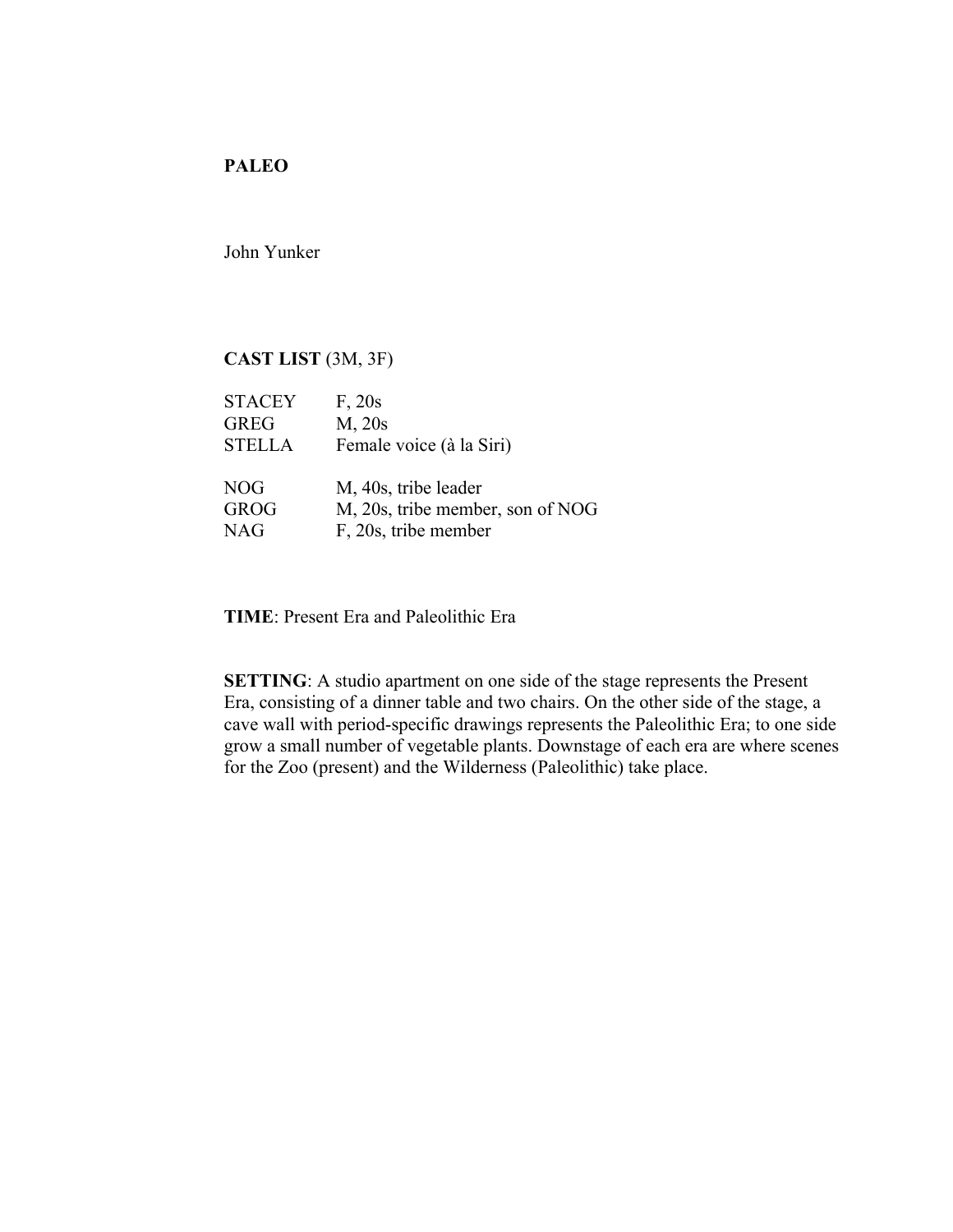## **SCENE 1**

*(Present Era. GREG is seated at the dining table, which has been set for a meal. He fiddles with his digital watch.)*

GREG

Stella? Stella?

## **STELLA**

Yes, Greg.

GREG

Tell me what the weather was like in San Jose, California, on November 14, 1984.

STELLA The weather was clear with temperature in the 70s.

GREG Excellent. Now save that date, Stella.

## **STELLA**

Consider it saved.

*(STACEY enters carrying a casserole dish.)*

**STACEY** 

Who are you talking … oh, your watch.

GREG So what did I do to deserve this meal?

# **STACEY**

Let's just say I experienced a life-changing epiphany today, and I wanted to celebrate.

### GREG

You got a promotion?

**STACEY** Of course not. My boss hates me.

GREG You finished writing your novel?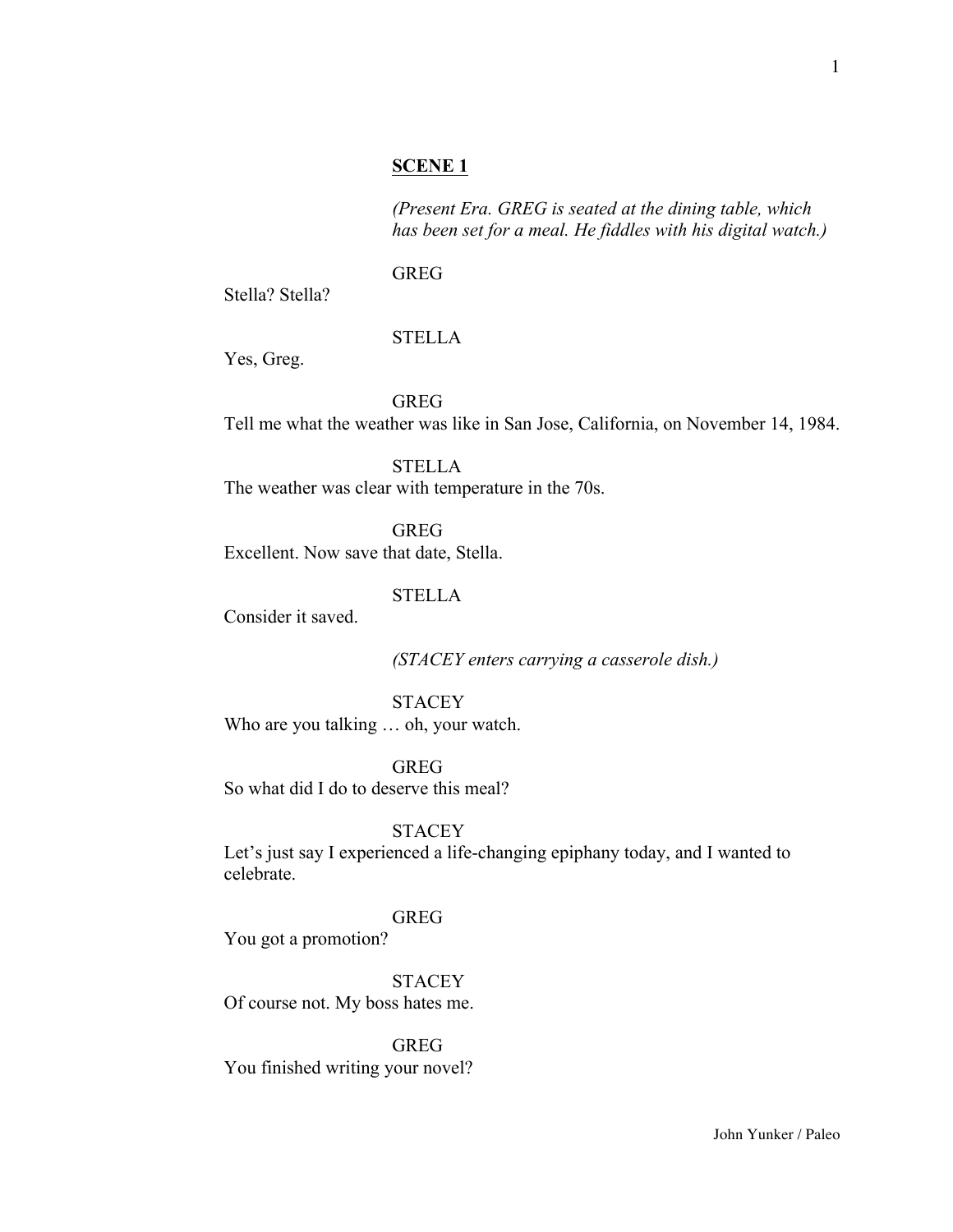I've only just begun.

## GREG

Right.

*(Then)* You're. You're not pregnant, are you?

**STACEY** No. Stop guessing. It will all become evident shortly. Now eat.

*(STACEY serves GREG; he inspects his plate.)*

GREG This is baked chicken parmesan?

**STACEY** Of course. Your favorite meal.

GREG Why does it look … different?

**STACEY** It's not that different. I tweaked the recipe.

*(GREG takes a cautious bite. He makes a face.)*

GREG

Define tweaked.

#### **STACEY**

I veganized it.

GREG Did you say veganize or bastardize?

## **STACEY**

You didn't even give it a chance. Have another bite. *(GREG contorts face while swallowing bite number two.)* Oh, please. Give it time. It can be an acquired taste at first.

### GREG

I already acquired a taste for the *normal* baked chicken parm. Why do I have to acquire a new taste?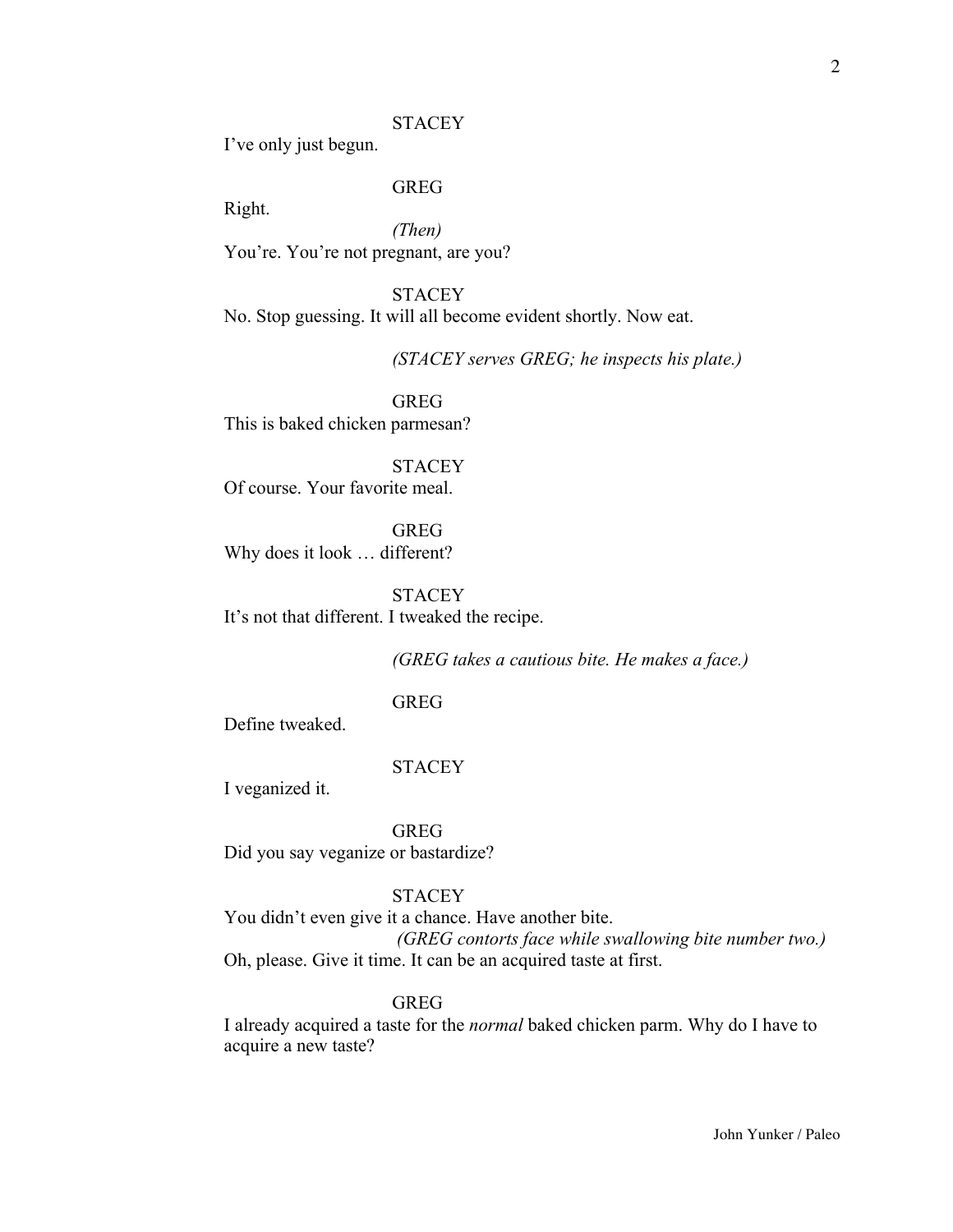Because this is what I'm going to be cooking from now on. And I, for one, think it's wonderful.

## GREG

I don't understand.

**STACEY** I'm vegan. That was my big epiphany.

# GREG

No meat?

## **STACEY**

No meat. No dairy. No honey. No animal products whatsoever.

# GREG

I'm beginning to wish you were pregnant. *(STACEY glares.)* How did this happen all of a sudden?

## **STACEY**

It wasn't that sudden. Remember the last time I cooked this meal? The version with chicken?

### GREG

Fondly.

# **STACEY**

Well, I don't remember it so fondly. I remember thinking there was something very wrong about it.

GREG

You might have used a bit too much salt.

### **STACEY**

That's not what I'm saying.

# GREG

What are you saying?

# **STACEY**

Two weeks ago I spent an hour with Ginger and Roxanne. I sat with them. Listened to them. I got to know them.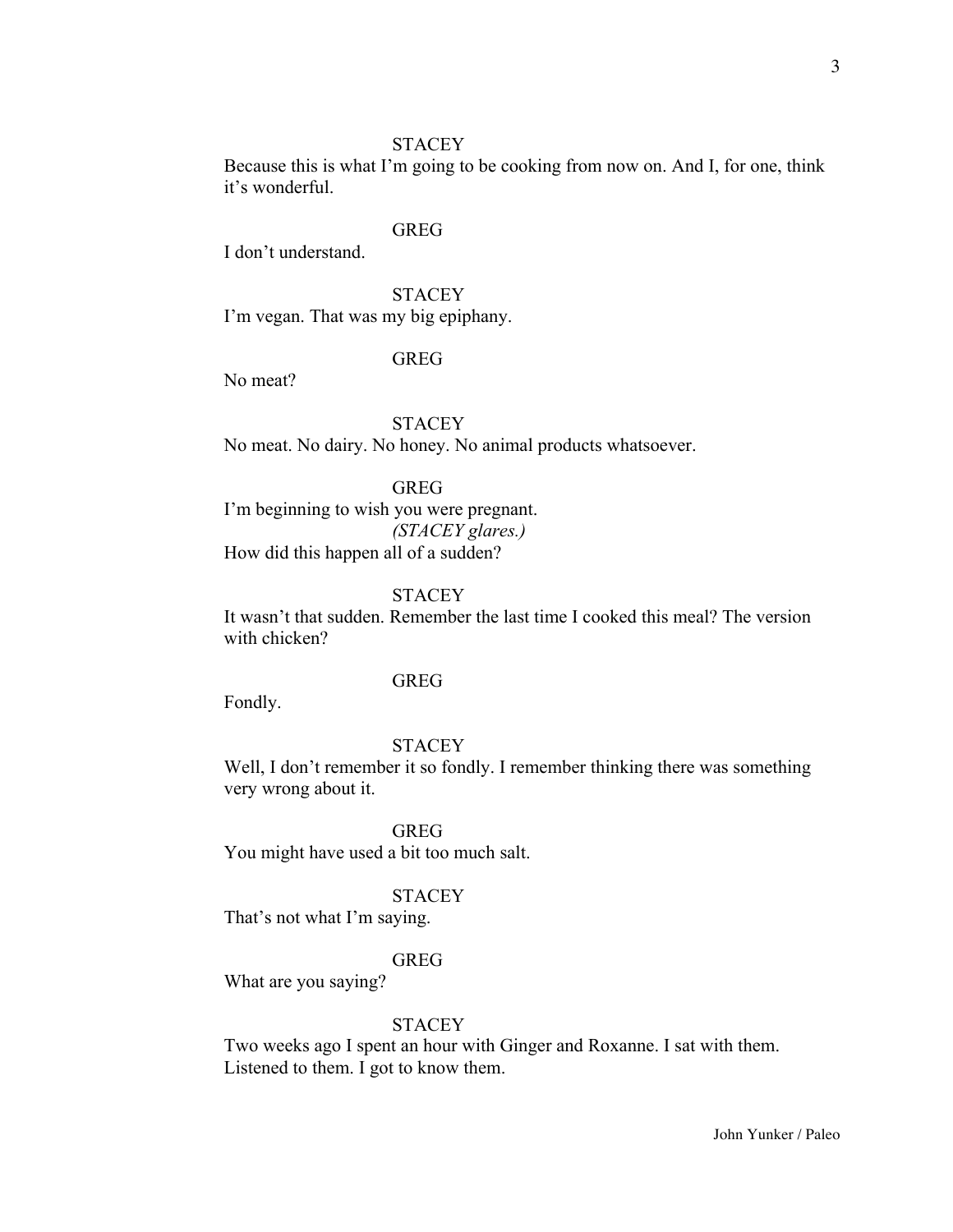## **GREG**

Who?

# **STACEY**

The chickens. At the animal sanctuary. You were there too, remember?

### GREG

I wasn't on a first-name basis.

## **STACEY**

While you were out feeding the goats, one of the volunteers told me their stories. Ginger and Roxanne were on their way, along with hundreds of others, to the slaughterhouse when the truck they were in took a curve too fast and overturned. Most chickens were killed on impact or burned alive. But these two escaped. And by the grace of God someone found them and took them to the sanctuary, where they'll spend the rest of their lives in peace.

#### GREG

That's great then. A happy ending.

# **STACEY**

So how can I eat another chicken, after spending time with Ginger and Roxanne?

## GREG

Because you don't know the names of the other chickens.

## **STACEY**

Don't think about it? That's your solution?

#### GREG

Stace, if you focus on all the suffering of the world, you'll never get out of bed in the morning.

## **STACEY**

But what if *I'm* the cause of that suffering?

### GREG

All you did was cook a meal.

### **STACEY**

That's all anyone does.

# GREG

Okay, so tomorrow we'll — I — will cook something different. Hamburgers.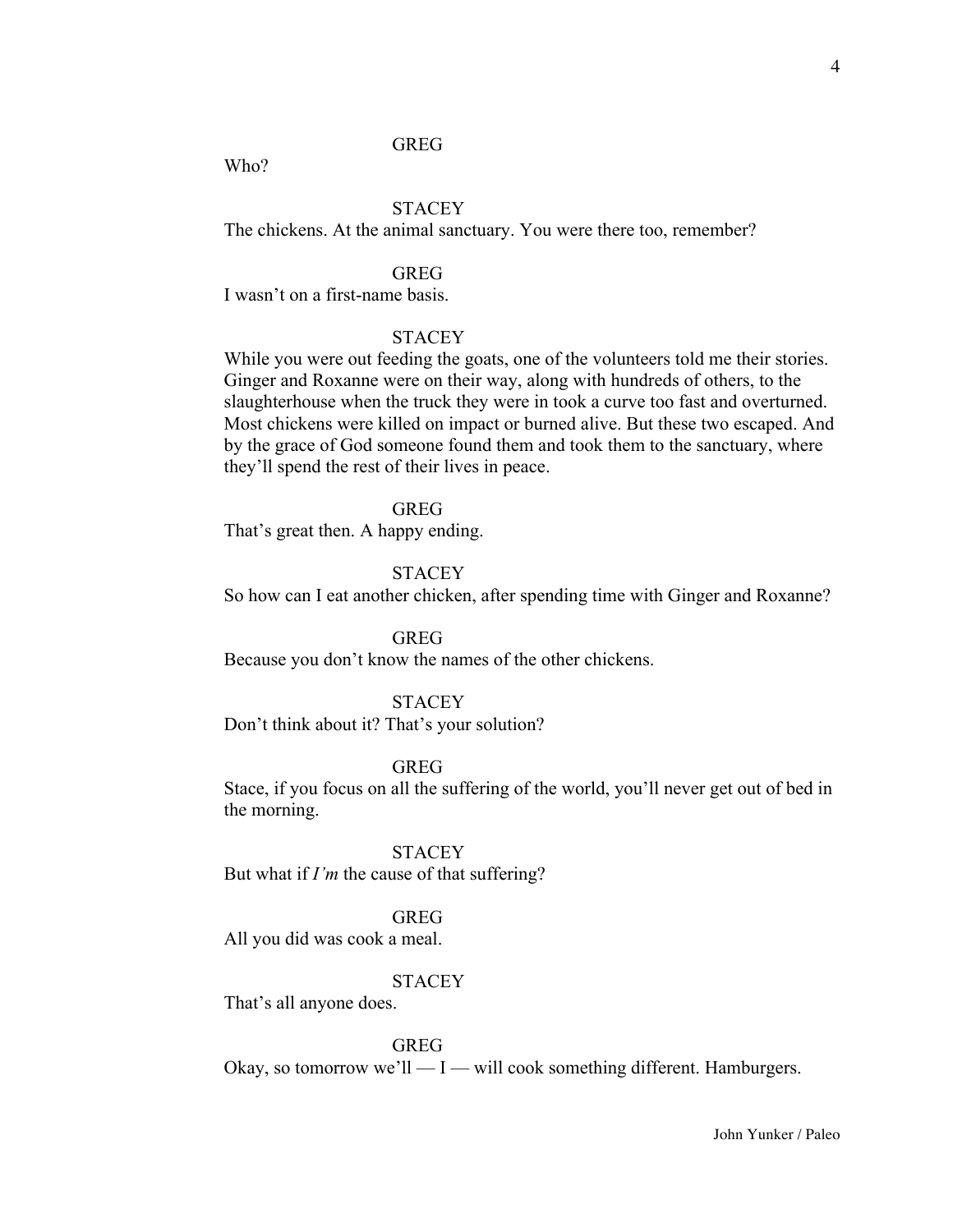And what about Randall?

# GREG

Randall?

## **STACEY**

The cow!

## GREG

Don't tell me you got to know the cows too.

### **STACEY**

And the pigs. And the goats. And the ducks. Why would I eat some animals and not others?

GREG Because some animals taste better than others.

## **STACEY**

This is about compassion.

## GREG

So you're quitting just like that, cold turkey. And does that include cold turkey? *(Another look from STACEY)*

And you're doing all this because we spent one afternoon at Happy Acres Animal Sanctuary?

## **STACEY**

In a way, it's your fault. You took me there.

GREG

No. Do not put this one on me. I was going to take you to the zoo.

### **STACEY**

Why didn't you?

### GREG

You know what the zoo costs these days? It's like Disneyland without the rides.

### **STACEY**

For once, I'm glad you're cheap. Years from now, we are going to look back on that afternoon as a life-changing experience.

### GREG

What do you mean *we*?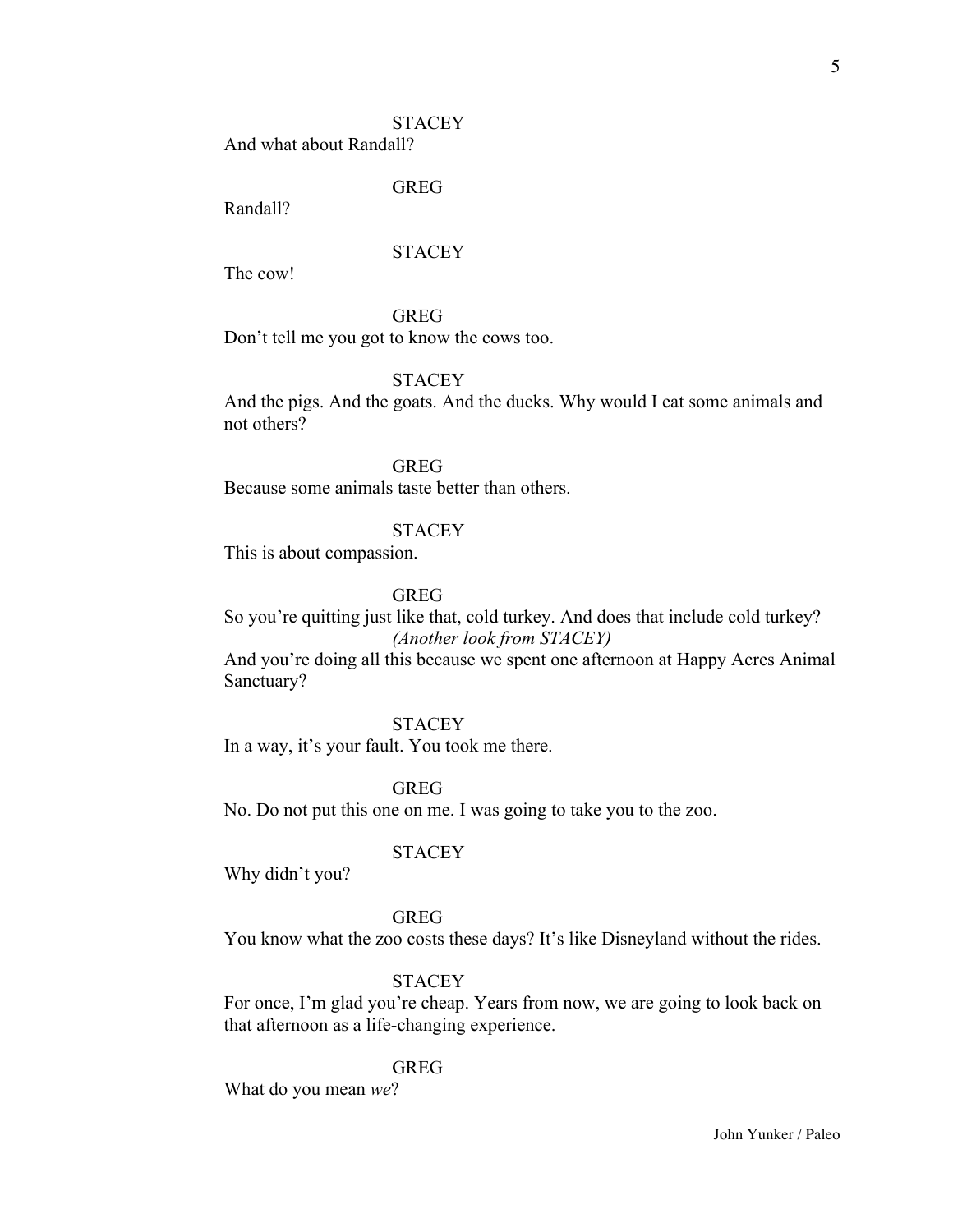Well, I was hoping we could go vegan together.

# GREG

This isn't fair, you know. What if I decided tomorrow that I wanted us to live off the grid?

**STACEY** 

Do you?

GREG

Yes.

**STACEY** 

You do not.

GREG

I do. I really do.

## **STACEY**

But you're a software developer. You're so connected to the grid your body starts to convulse whenever the Wi-Fi goes out.

## GREG

Just because I'm fluent in code doesn't mean I want to live the rest of my days speaking it. Why do you think I've been spending nights and weekends hands-on with Stella?

# **STACEY**

You do realize how odd that just sounded.

### GREG

All it takes is one bestselling app, and I can write my own ticket. Quit the job, the commute, buy some land in the middle of nowhere. Live simply.

#### **STACEY**

I didn't know this about you.

# GREG

Ditto.

#### **STACEY**

Your food's getting cold.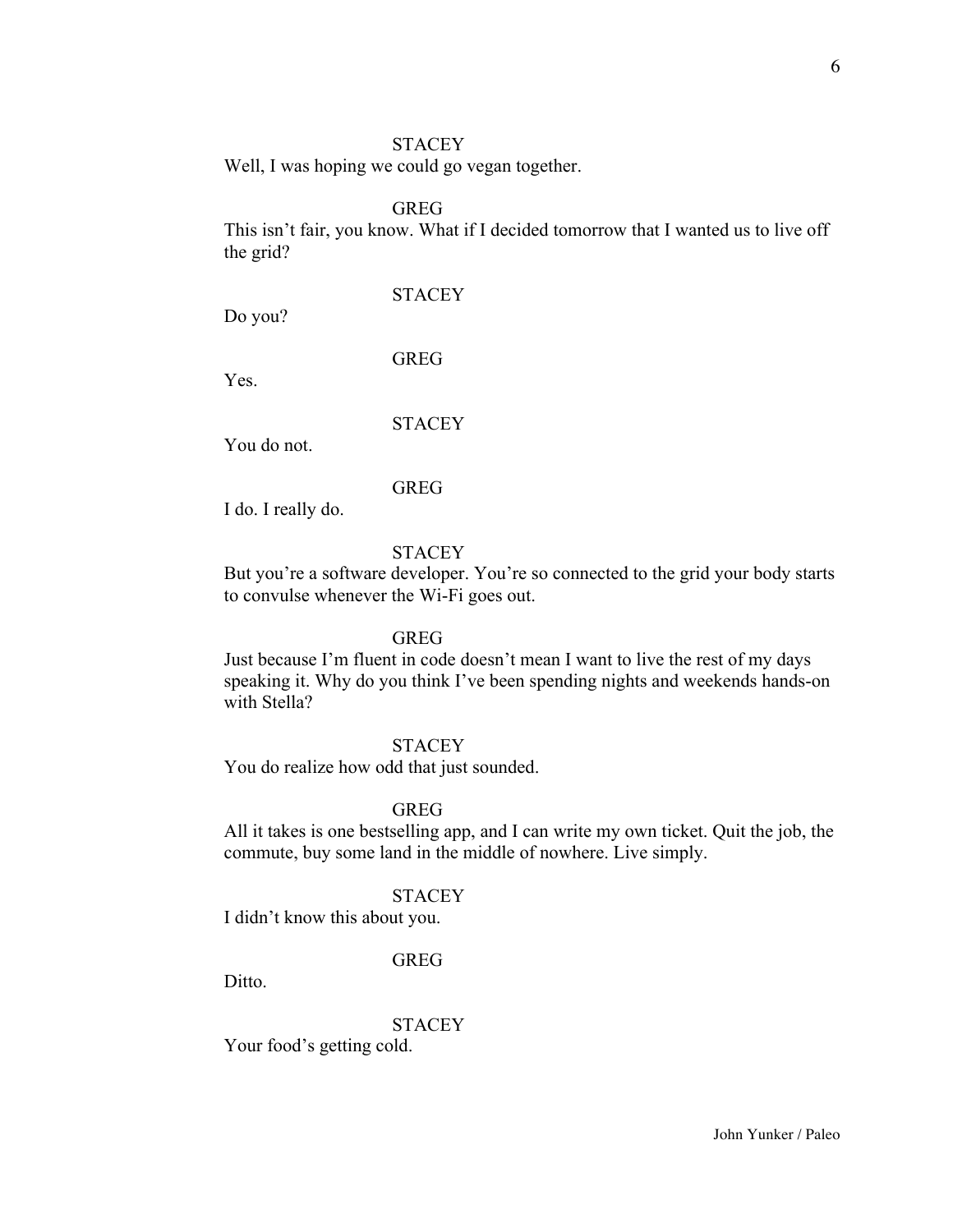## GREG

Maybe it will taste better that way.

# **STACEY**

Cute. You know what you are—a hypocrite.

## GREG

I am not.

## **STACEY**

You're the first one to get on me about not using the latest smartphone app or not falling in love with your so-called smartwatch. And yet when I throw a little disruption into your life, you turn into my uncle Ralph.

# GREG

Do not group me in with Ralph. He watches VHS tapes from the library.

### **STACEY**

I bet Ralph wouldn't complain if I served him a home-cooked meal, vegan or otherwise.

### GREG

So I am engaged to a *vegan*.

### **STACEY**

Yes. So?

GREG I'm just trying to get acclimated to the idea.

### **STACEY**

It's not a big deal, Greg.

### GREG

I beg to differ. It's a very big deal. What do I tell my friends, my parents?

### **STACEY**

Tell them you're engaged to an evolved, health-conscious woman.

### GREG

And our wedding reception? Is that going to be vegan as well?

## **STACEY**

I hadn't considered that. Sure, why not?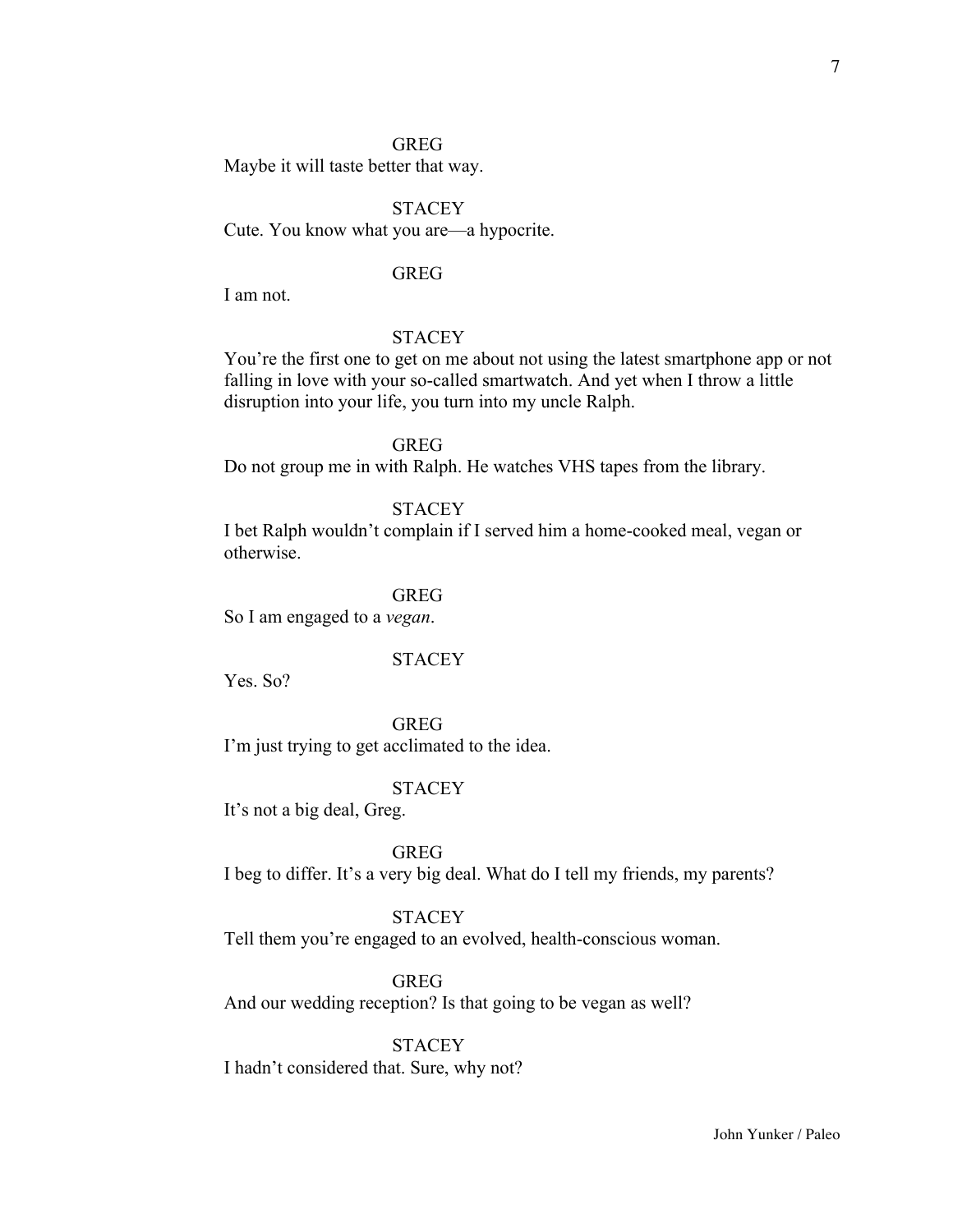### GREG

My old man will throw a fit if he doesn't get roast beef.

## **STACEY**

He can live without meat for one night. We all can. Why don't you give it a shot, starting now? One week. It will be fun.

### GREG

I can't do that.

## **STACEY**

Can't? Or won't?

GREG

You forget that I'm on the paleo diet.

# **STACEY**

Right. My fiancé is taking dietary advice from cavemen.

# GREG

Why do you think we still have our canines? To drink smoothies? I know you mean well with this plant-based meal, but deep down we are all meat eaters. We may be living in the Internet age, but genetically we're still living in the Stone Age.

# **STACEY**

Some of us, maybe.

## GREG

It's in our DNA.

# **STACEY**

Adaptability is also in our DNA. And I believe humans can evolve. Even cavemen. Like yourself.

## *(STACEY exits.)*

### GREG

What about fish? Can you eat fish?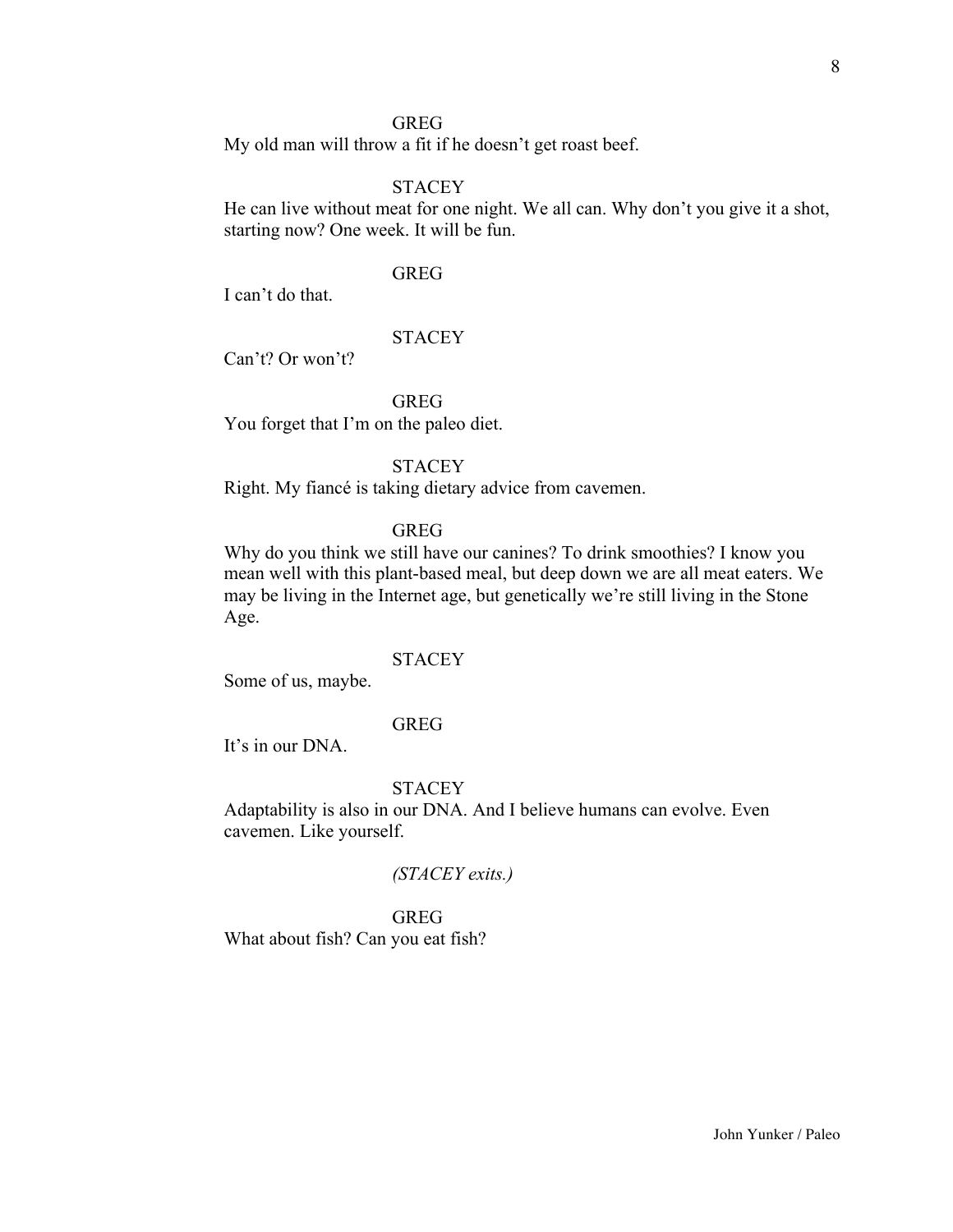## **SCENE 2**

*(Paleolithic Era. Lights dim on the dining table and rise on the other half of the stage. A cave wall, positioned in the background, features crude drawings of people and animals. Off to the side is a small "garden" of vegetable plants. NOG enters triumphantly, followed by GROG. They are both carrying small sacks, presumably filled with the spoils from their hunt. They are dressed in animal-print loincloths.)* 

NOG

I am Nog.

### GROG

I am Grog.

*(NAG enters, attired in a fashionable animal-print.)*

NAG

I am Nag. And you're late.

NOG

We traveled far.

### GROG

We got lost.

NOG

We traveled the crooked hills. The animals were few. We continued on. Past the endless sands.

### GROG

Then we got really lost.

*(NOG glares at GROG, who takes the hint and saunters over to the vegetable garden.)* 

# NOG

Gather 'round. We have returned from the hunt. We bring animals, so we may have meat. Tonight, we feast. We eat. We eat meat!

NAG *(Points at the food NOG is carrying)* Feast? That's not even a snack.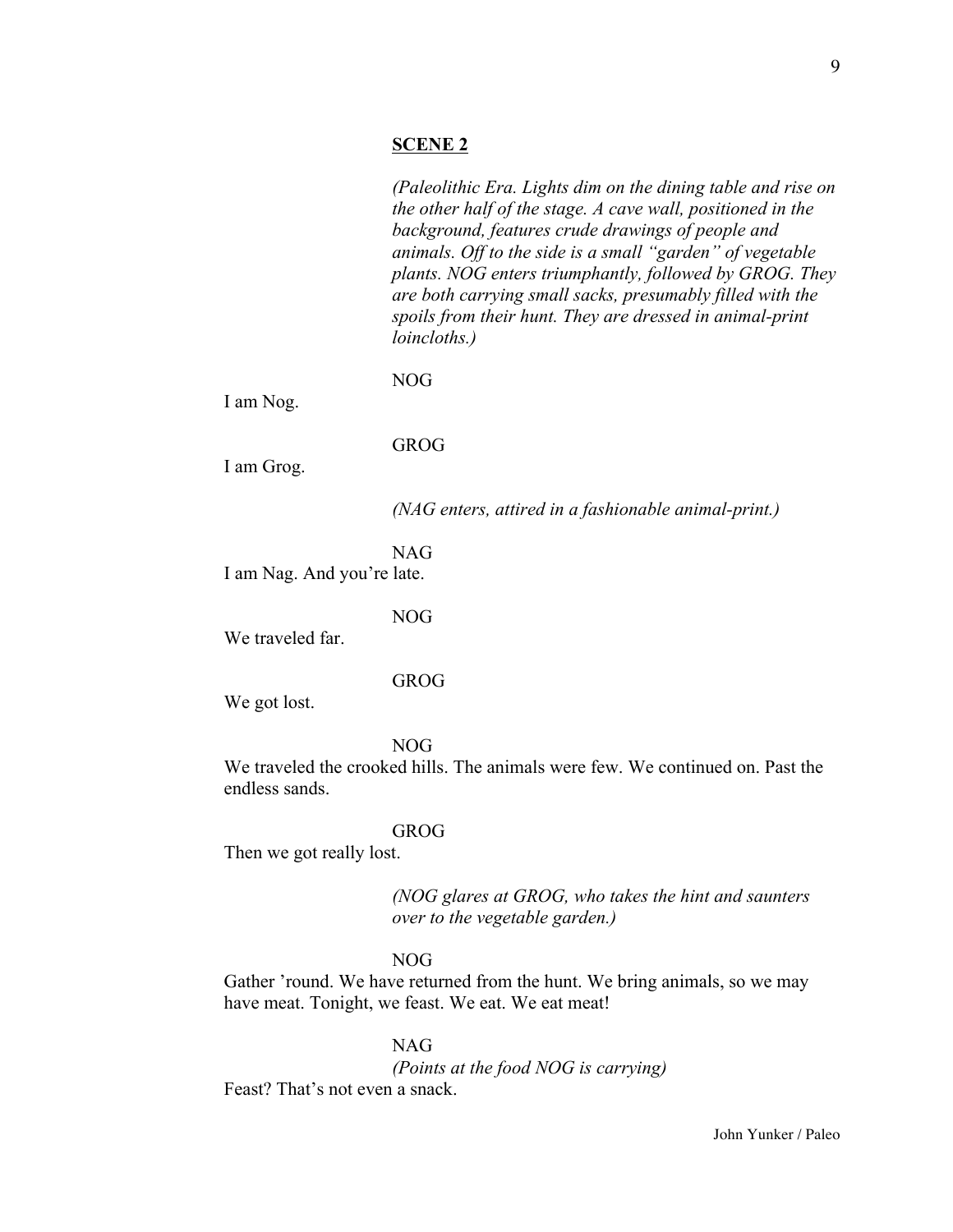## *(GROG, now on his knees, tends the vegetable plants.)*

NOG

It will suffice.

NAG Until tomorrow. Then what? Back to gathering nuts?

NOG

We are not staying long.

NAG Let me come next time. I can help.

NOG The wilderness is no place for a woman.

NAG You took Grog along, and we all know he's useless.

NOG Grog has a strong eye for spotting animals — just a weak heart for killing them.

NAG That's why you need me. I will not hesitate to take down an animal.

NOG

I'm glad to hear. You can get started cooking *this* animal. *(NOG hands food off to NAG, then notices GROG.)*  What is he doing over there?

NAG He told me he was working on a new invention.

*(GROG and NAG approach.)*

NOG

This doesn't look like a new weapon, son.

GROG

It's not.

NOG We need you to invent a new spear.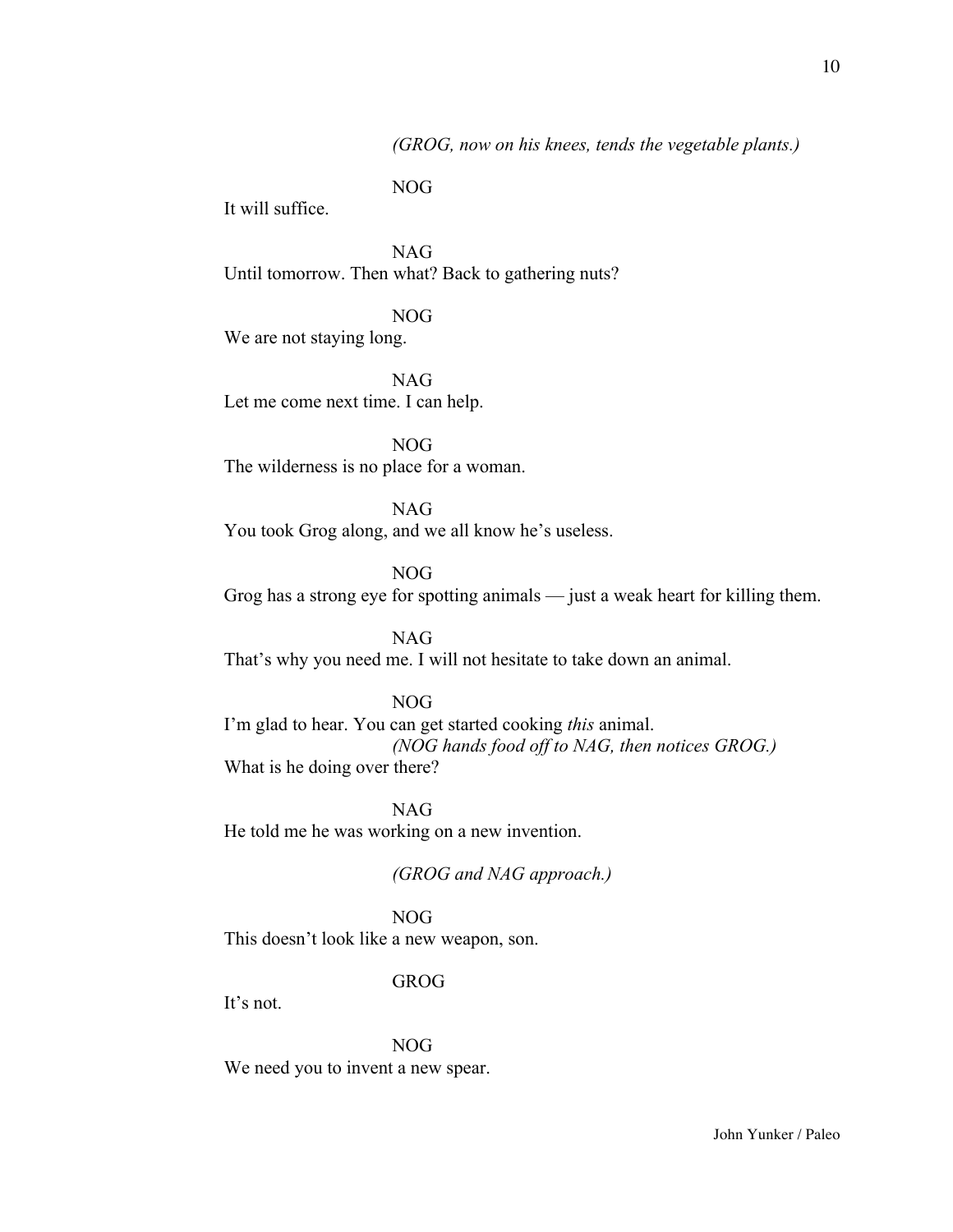## GROG

What you need is a new food source. *This*, father, is the future of our people.

NAG

Weeds?

GROG *(GROG holds up a carrot; hands it to NAG.)*

This is no weed. Try it.

*(NAG handles the carrot like a knife.)*

NAG You can't kill anything with this.

GROG *(Snatches it back)* It's not a weapon. It's food. I raised it.

NOG

How does one raise food?

GROG

While out gathering acorns and berries I discovered this root and I brought it home. It was only a hunch but, over time, I figured out how to reproduce it. And now, as you can see, there are others growing. All producing food. For us. *(GROG hands carrot to NOG.)*

Go on. Eat.

*(NOG cautiously takes a bite.)*

Well?

NOG

Would go well with woolly mammoth.

NAG

And when's the last time you brought home a woolly mammoth?

### NOG

Too long. When I was your age, the hills swarmed with mammoth. They did not fear us. They did not run from us. I did not even need the spear Grog invented.

GROG

I wish I had not invented it.

NAG

But I love your spear.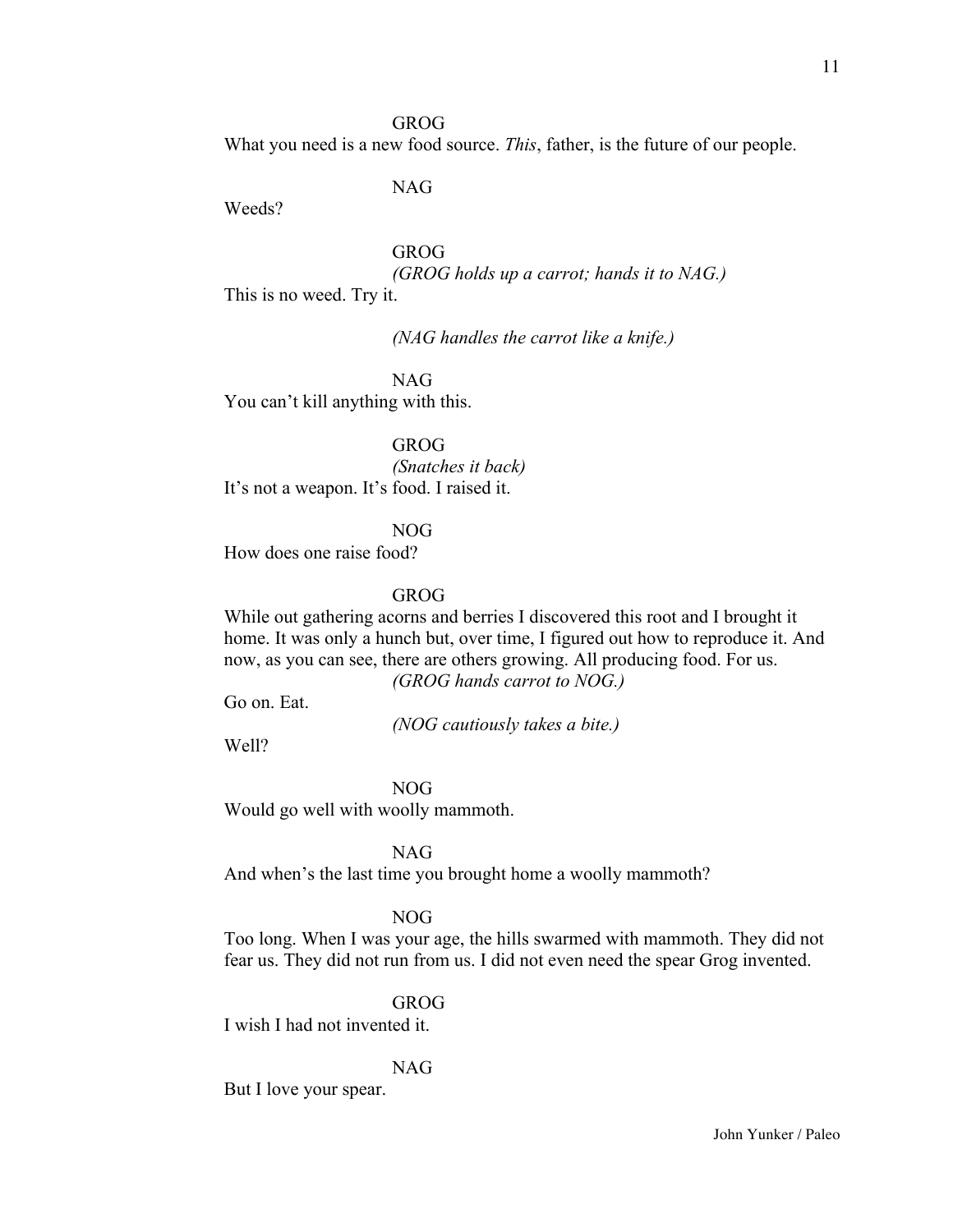### GROG

Yes, well, thank you, Nag.

NOG

You honestly expect us to give up hunting? For this?

## GROG

Our days of hunting are numbered. You should know that by now. Haven't you noticed that you're killing them all? That's why you don't see mammoth swarming the hills.

NOG

The other tribes. They're poaching our animals.

GROG And when there are no mammoth left, then what?

NOG We will hunt bear. And buffalo. And boar.

GROG Until they too are gone. Then what?

NOG

You will invent something. You always do.

## GROG

Don't you see? I *have* invented something. This is our solution. It is time we stopped chasing animals to all corners of the land. It is time we settled down in one place and raised our own food. Think about how much free time we will have to advance our society, to evolve.

### NOG

You play in the dirt like a child, and you call that evolving? What exactly will we will do with all this free time?

## GROG

We could make art. Like this.

### *(GROG leads NOG and NAG to the cave wall.)*

This is the story of our people. Over here, we celebrate a birth, over here, we mourn a death. And here, a hunt. The blood-red ochre marks the animals that have fallen. The woolly mammoth, the bison, the tiger. A record of all that we have accomplished. Someday people will gaze at this wall and they will remember us and our civilization and they will know us beyond our bones and our weapons. They will know us for our art.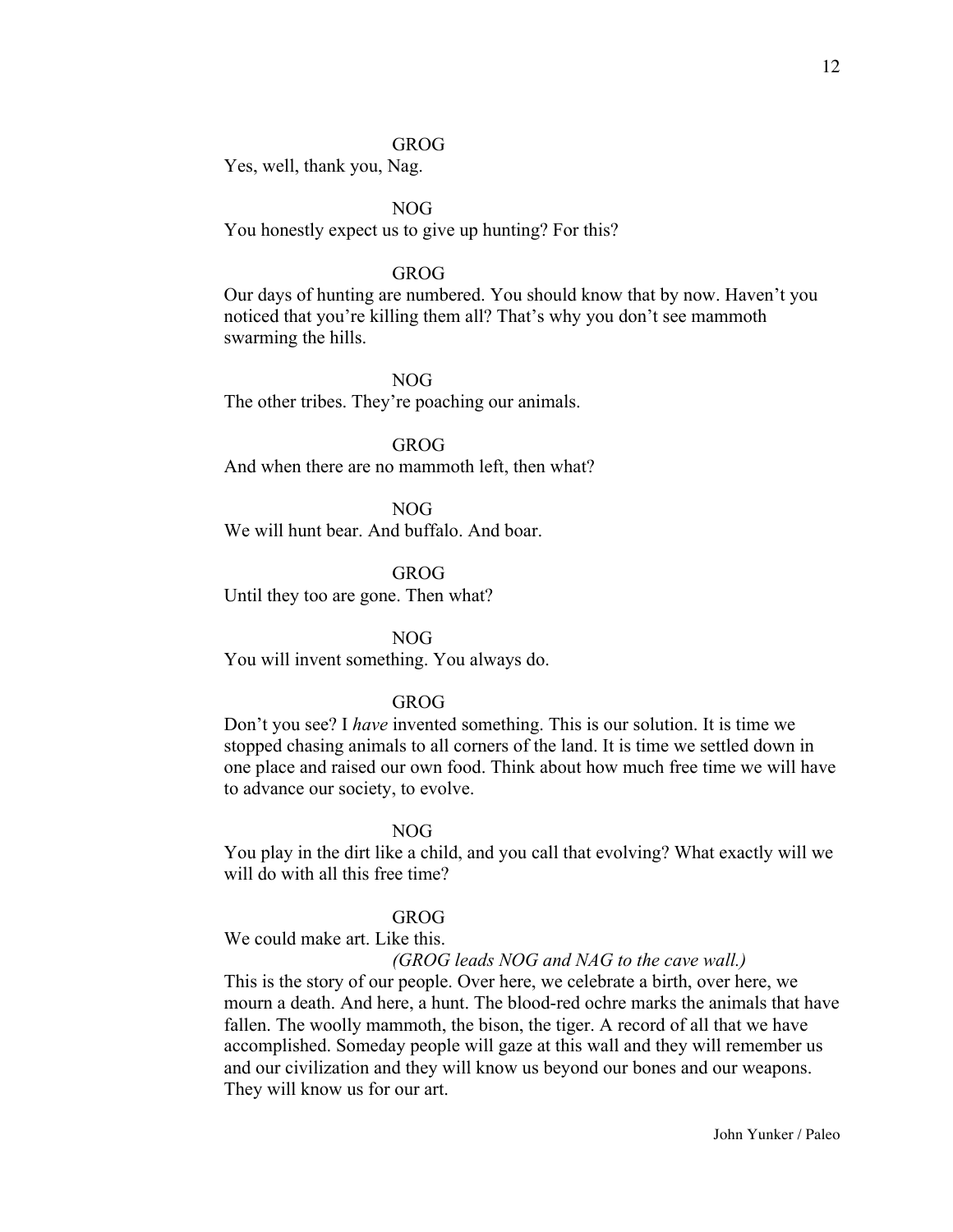NOG

You realize what you've done?

GROG Set onto stone the first visual representation of our culture.

NOG You've made a mess of a perfectly good cave wall.

GROG

That's a matter of opinion.

NAG I hope you don't expect me to clean this. That is *not* my job.

GROG Nobody is cleaning this wall. This is for eternity.

NOG

You'll have to take that up with the C.O.A.

GROG

C.O.A.?

NOG

Cave owners association. We're not the only ones who use this cave. And I don't want to lose our deposit when we move out, which might be sooner than I'd like.

GROG

I'll be staying behind with my plants.

NAG That's news to me. I hope you don't plan on me joining you.

NOG Nag, why aren't you preparing dinner?

NAG Why do I always have to prepare the food around here?

NOG We catch the food. You cook the food. That's how this tribe works.

John Yunker / Paleo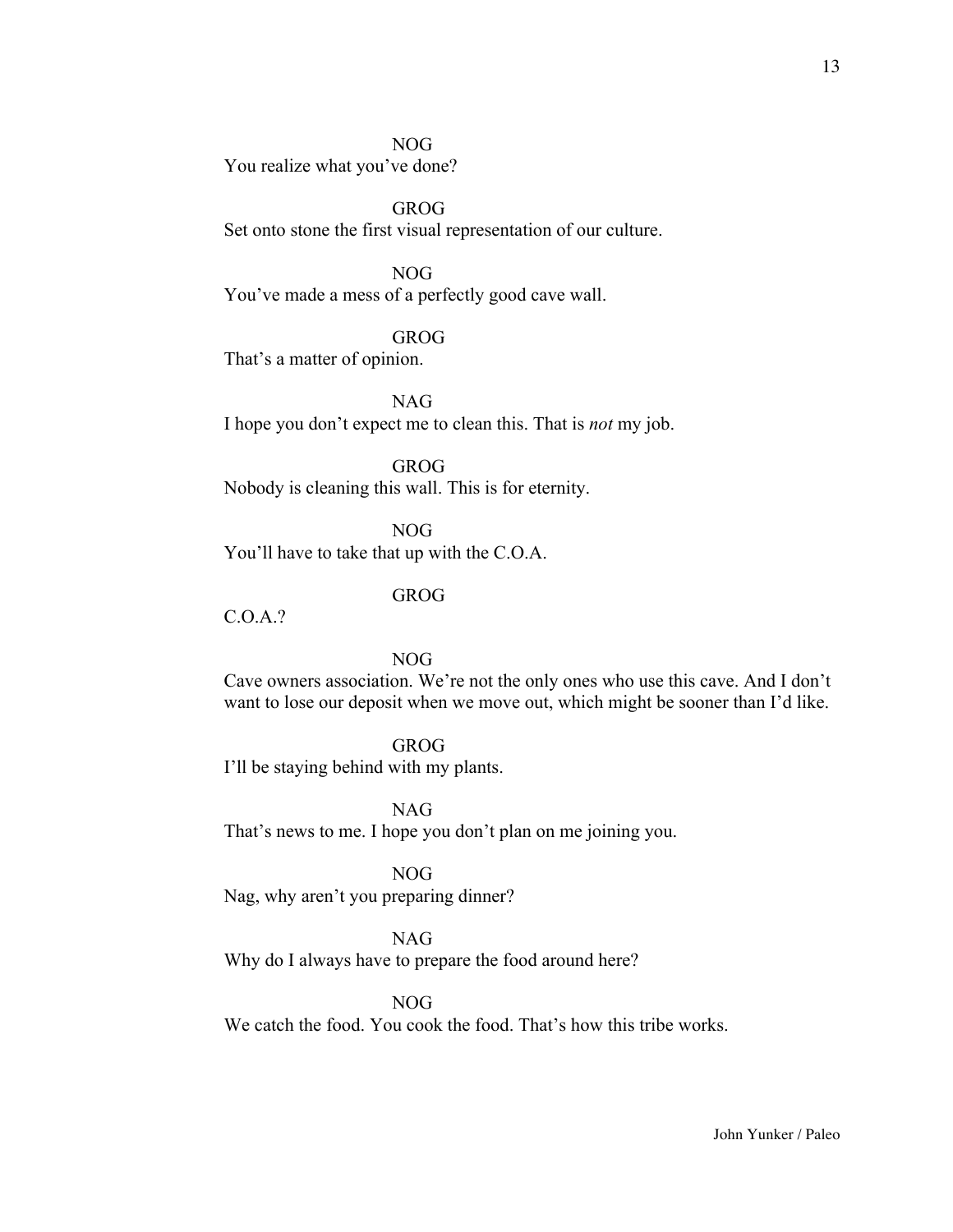NAG *(Holds up sack of food)* By the looks of this, it's not working all that well, now, is it?

NOG You're the woman. Now go.

NAG

Neanderthals!

*(NAG exits.)*

NOG *(to himself)*

This is no way to run a tribe.

# GROG

What do you mean?

## NOG

Each of us has a role to play. We can't wake up one day and decide to play someone else's role. Nag is not a hunter any more than you are a—a—whatever this is. My father hunted. His father before him. Hunting is our tradition. You can't walk away from it.

GROG

I can't continue it, father. Tradition is the enemy of progress.

NOG Are you accusing me of not being progressive?

GROG

If the loincloth fits.

NOG Who put an end to human sacrifice?

GROG

Like that was a tough decision.

NOG And who was it that mandated casual Fridays?

GROG

This isn't about a dress code. It's about the future of our civilization.